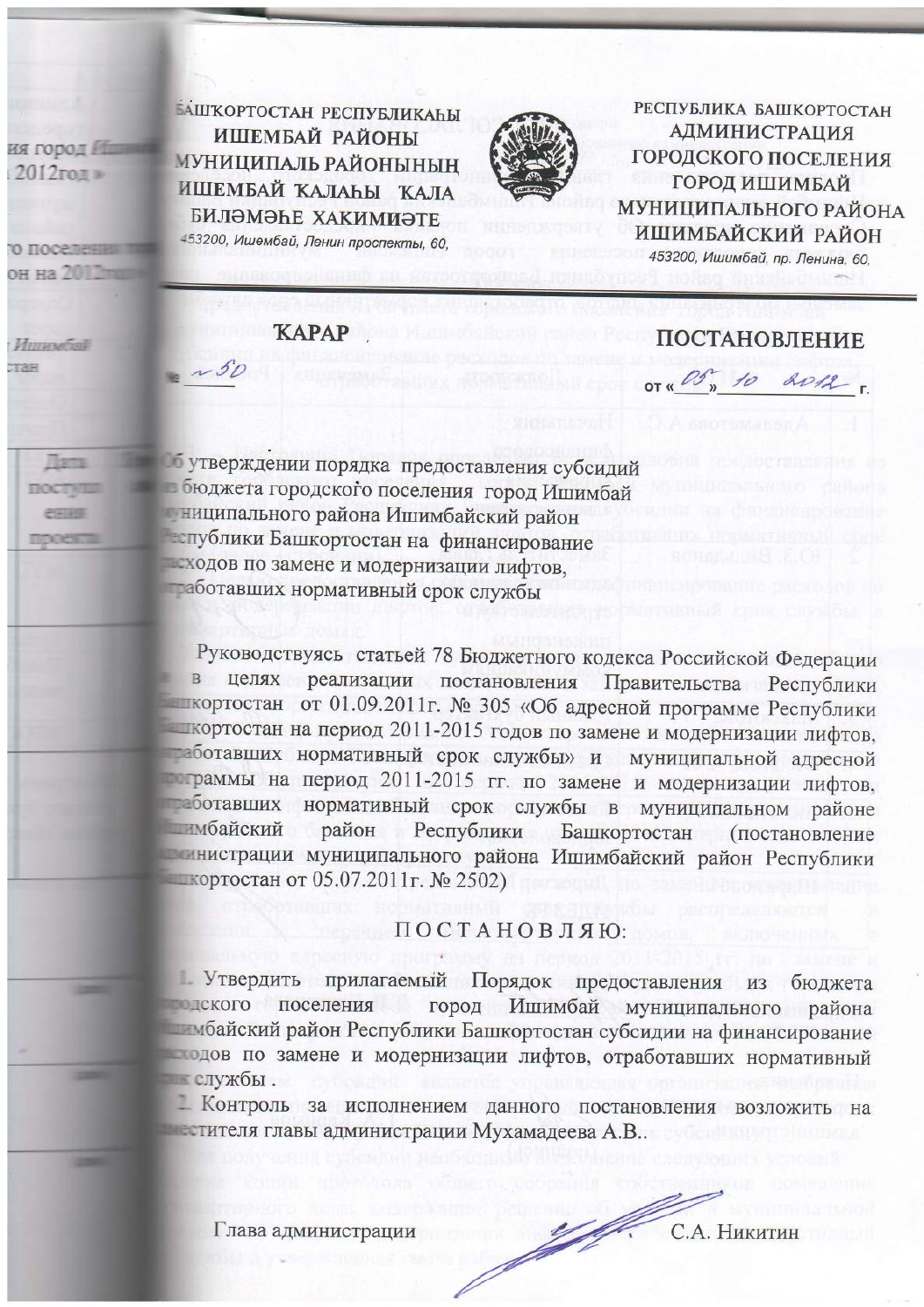Приложение к постановлению администрации<br>Nº 60 от 05. 10. 2012г.

## Порядок

предоставления из бюджета городского поселения город Ишимбай ниципального района Ишимбайский район Республики Башкортостан сидии на финансирование расходов по замене и модернизации лифтов, отработавших нормативный срок службы

Настоящий Порядок определяет цели и условия предоставления из город Ишимбай муниципального района на городского поселения пайский район Республики Башкортостан субсидии на финансирование пов по замене и модернизации лифтов, отработавших нормативный срок по (далее - субсидии).

Пелью предоставления субсидии является финансирование расходов по - и модернизации лифтов, отработавших нормативный срок службы, в вартирных домах.

повием предоставления субсидии является наличие решения общего ная собственников жилых помещений о замене и модернизации лифтов, тавших нормативный срок службы.

Субсидия, предоставленная Министерством жилищно-коммунального тва Республики Башкортостан, в соответствии с адресной программой на период 2011-2015 годов по замене зации лифтов, отработавших нормативный срок службы, учитывается в местного бюджета и направляется на замену и модернизацию лифтов, тавших нормативный срок службы.

Средства, предусмотренные на расходы по замене и модернизации отработавших нормативный срок службы распределяются  $\overline{B}$ включенных B многоквартирных домов, перечнем **СТВИИ** Ċ пальную адресную программу на период 2011-2015 гг. по замене и в зации лифтов, отработавших нормативный срок службы, в городском город Ишимбай муниципального района Ишимбайский район  $-MH$ ики Башкортостан (постановление администрации от 05.07.2011г. №

плучателем субсидии является управляющая организация, выбранная - никами помещения в многоквартирном доме, которое осуществляет ние многоквартирным домом (далее - получатель субсидии).

ля получения субсидии необходимо выполнение следующих условий:

ние копии протокола общего собрания собственников помещения зартирного дома, содержащее решение об участии в муниципальной по замене и модернизации лифтов, отработавших нормативный жбы и утвержденная смета работ;

 $223$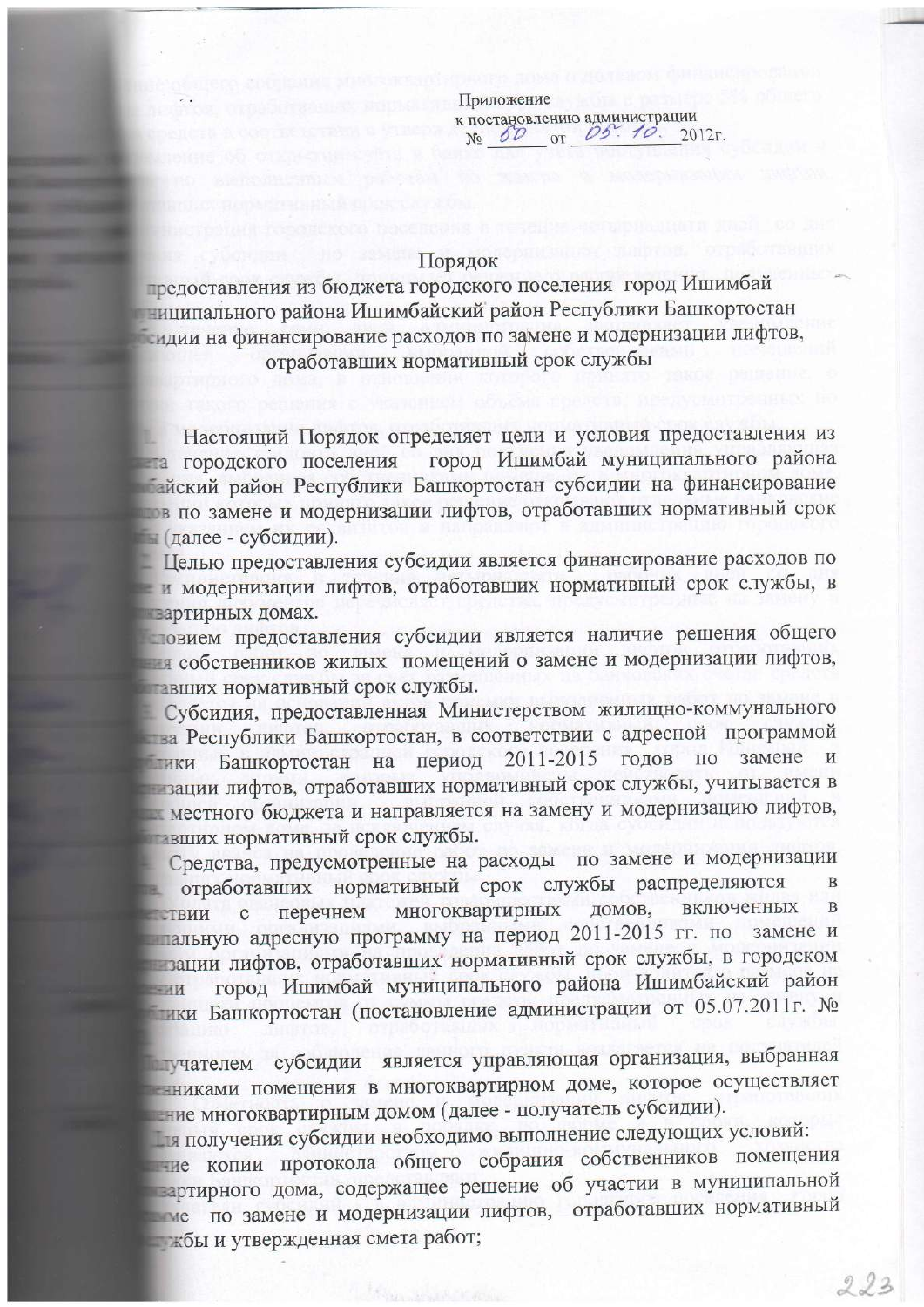не общего собрания многоквартирного дома о долевом финансировании лифтов, отработавших нормативный срок службы в размере 5% общего передств в соответствии с утверждённой сметой работой;

иление об открытии счёта в банке для учёта поступления субсидии и по выполненным работам по замене и модернизации лифтов, звших нормативный срок службы.

нистрация городского поселения в течение четырнадцати дней со дня ня субсидии по замене и модернизации лифтов, отработавших вный срок службы, принимает решение о распределении полученных

течение семи дней администрация направляет уведомление выбранной собственниками эщей организации, помешений партирного дома, в отношении которого принято такое решение, о такого решения с указанием объёма средств, предусмотренных по модернизации лифтов, отработавших нормативный срок службы.

течение тридцати дней со дня получения уведомления управляющая ния, выбранная собственниками помещений в многоквартирном доме, тении которых принято такое решение открывают отдельные банковские казанием их реквизитов и направляют в администрацию городского **REGIST** 

министрация в течение четырнадцати рабочих дней со дня ния документов перечисляет средства, предусмотренные на замену и пацию лифтов.

плата работ по замене и модернизации лифтов отработавших наный срок службы за счёт размещённых на банковских счетах средств пляется на основании актов приемки выполненных работ по замене и нормативный отработавших лифтов. срок службы, ации и нных с администрацией городского поселения город Ишимбай и лицами, которые уполномочены действовать **OT** имени  $-H_{H}X$ выбранной собственниками помещений шей организации тирном доме, за исключением случая, когда субсидии используются ту аванса на проведение работ по замене и модернизации лифтов, вших нормативный срок службы.

плата авансовых платежей товариществами собственников жилья или пцими организациями, выбранными собственниками помещений м организациями на проведение работ по замене и модернизации стработавших нормативный срок службы, производится в размере не плиати процентов от суммы средств, предусмотренных на замену и нормативный службы. отработавших срок лифтов. ацию енность за соблюдение данного пункта возлагается на получателей

Отчетность о замене и модернизации лифтов, отработавших зный срок службы, в порядке, по форме и в сроки, которые хозяйства жилищно-коммунального Министерством ваются ны Башкортостан, представляют:

чатели субсидий - в администрацию городского поселения город